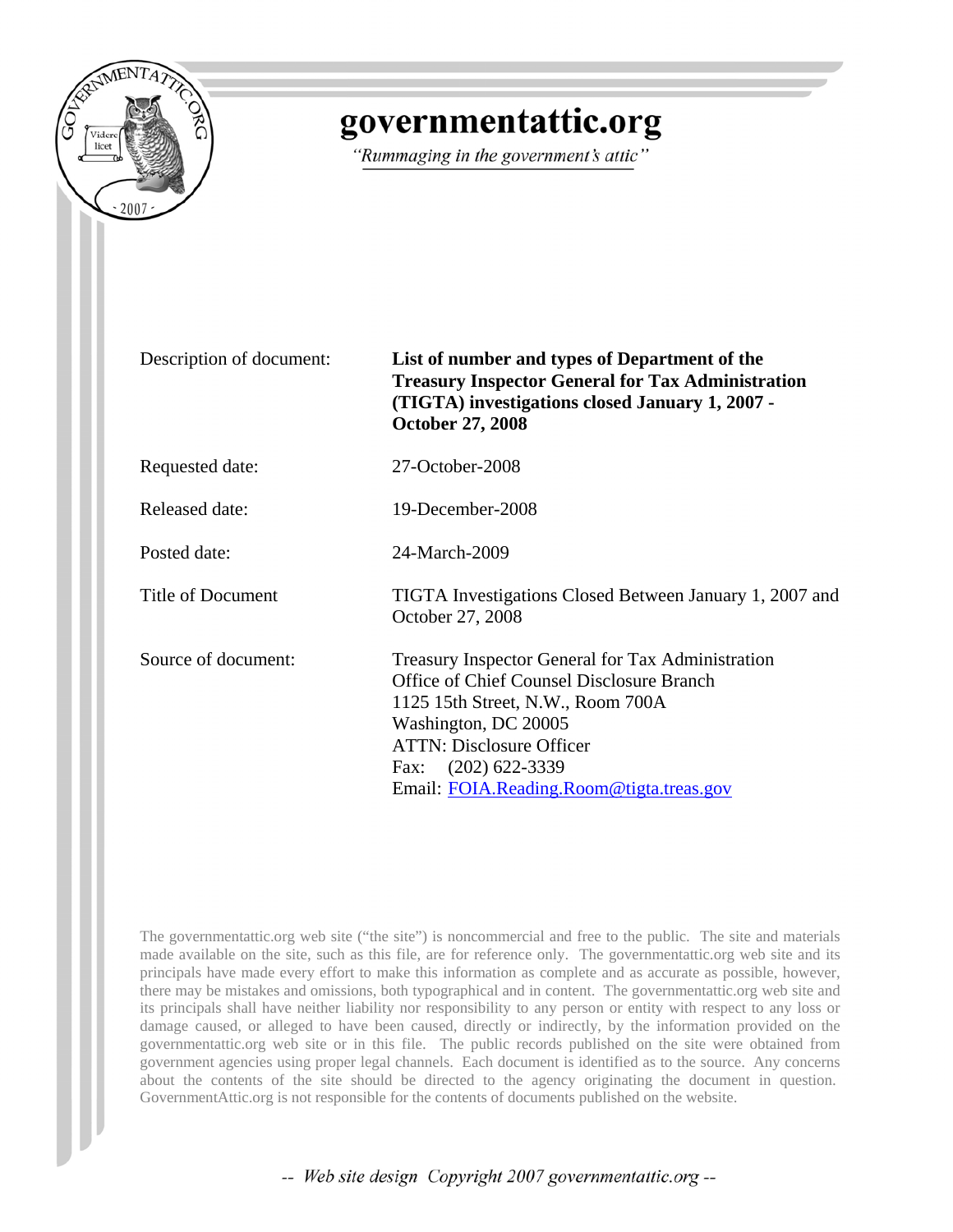### DEPARTMENT OF THE TREASURY WASHINGTON, D.C. 20005



INSPECTOR GENERAL FOR TAX<br>ADMINISTRATION

December 19, 2008

This is in response to your Freedom of Information Act (FOIA) request dated October 27,2008, for access to records maintained by the Treasury Inspector General for Tax Administration (TIGTA). Specifically, you requested "a printout (listing) ... of all OIG investigations closed during the time period January 1, 2007 to the present." We received your FOIA request on October 28, 2008. On November 26, 2008, you agreed to narrow the scope of your request to the "number of investigations and types (generally) of investigations closed" from January 1 , 2007 to October 27, 2008.

The TIGTA Office of Investigations produced two (2) pages that are responsive to your request. We are releasing both pages in part. See enclosed copies. FOIA subsections (b)(3) in conjunction with I.R.C. § 6103 and (b)(7)(C) are cited as the justification for withholding.

We have withheld the type and number of certain investigations contained in the report pursuant to FOIA subsection (b)(3) in conjunction with  $I.R.C.$  § 6103. The responsive information contains return information, as that term is defined in I.R.C. § 6103(a), of an individual or individuals other than yourself. The information pertaining to third parties was collected by the Secretary of the Treasury with respect to determining the liability of the individuals under Title 26, and therefore is exempt from disclosure to you in response to your FOIA request. The Supreme Court has held that return information retains its protected character under I.R.C. § 6103 even when identifiers (such as name, Social Security Number, case number, address, etc.) are removed. Thus, protected information cannot be released merely because all identifiers have been stripped out; there must be an exception under LRC. § 6103 authorizing its disclosure. Since there is no exception authorizing the disclosure of this information to you under the FOIA, we are withholding this material pursuant to FOIA subsection (b)(3) in conjunction with  $LR.C.$  § 6103(a).

Subsection (b)(7){C) permits an agency to withhold "information compiled for law enforcement purposes the release of which could reasonably be expected to constitute an unwarranted invasion of personal privacy." The withheld information consists of identifying information compiled with regard to individuals other than you. Releasing the withheld information would not shed any light into the Agency's performance of its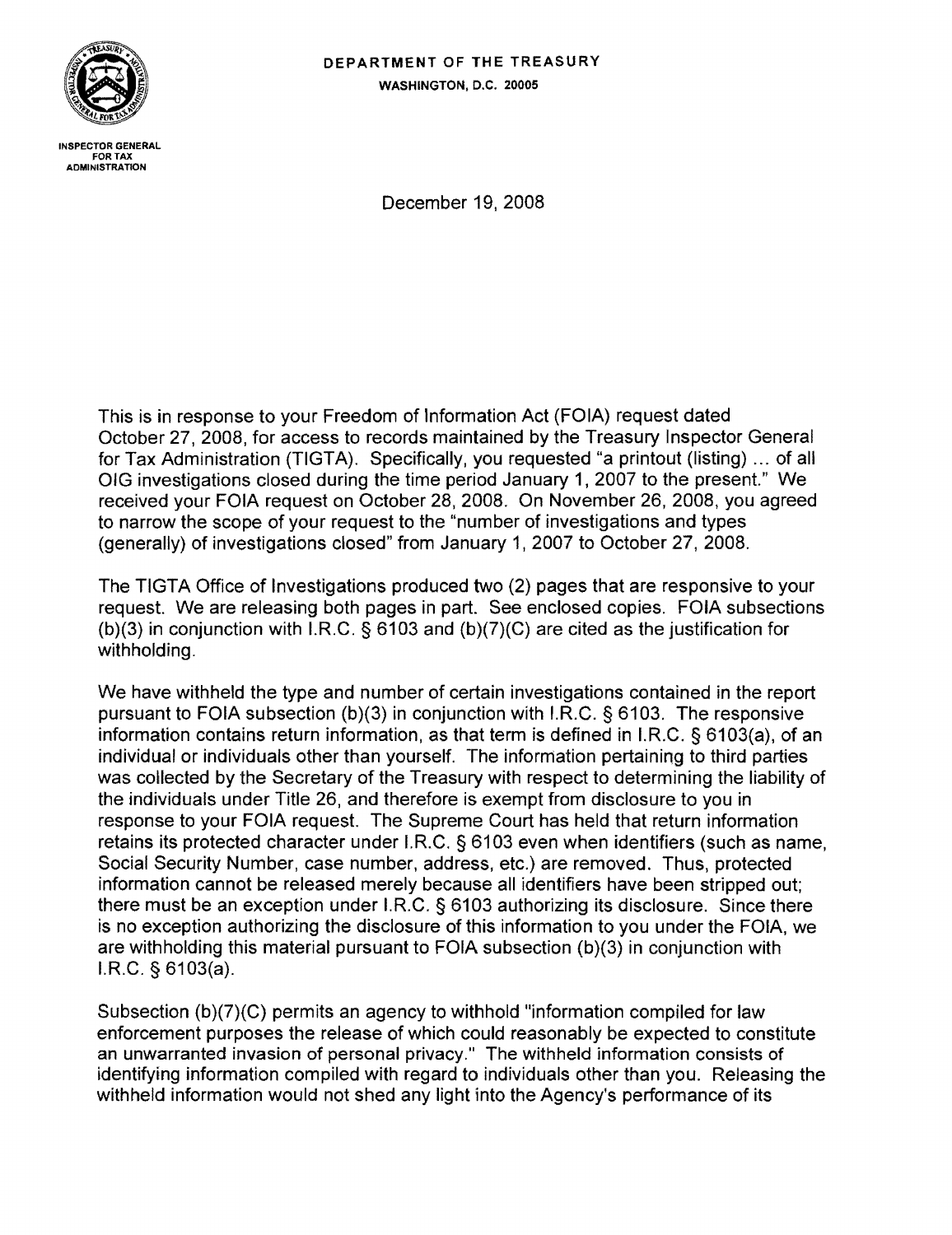official functions, but instead could result in an invasion into the personal privacy of the individuals whose names and personal information have been withheld. The information was compiled for law enforcement purposes and the privacy interest of the third parties outweighs the public's interest in having the information released. As a result, this information has been withheld in response to your request.

We have enclosed an information sheet that explains the subsections cited above as well as your administrative appeal rights. You may appeal this decision within thirty-five (35) days from the date of this letter. Your appeal must be in writing and signed by you. You should address the envelope as follows:

> Freedom of Information Act Appeal Treasury Inspector General for Tax Administration Attn: IG:CC Room 700A 1125 15<sup>th</sup> Street, NW Washington, DC 20005

If you have any questions concerning this matter, you should contact Program Analyst Monica Frye at (202) 622-2738 and refer to case number 2009-FOI-00028.

Sincerely,

*cimrf/,w4* 

Amy P. Jones Disclosure Officer

Enclosures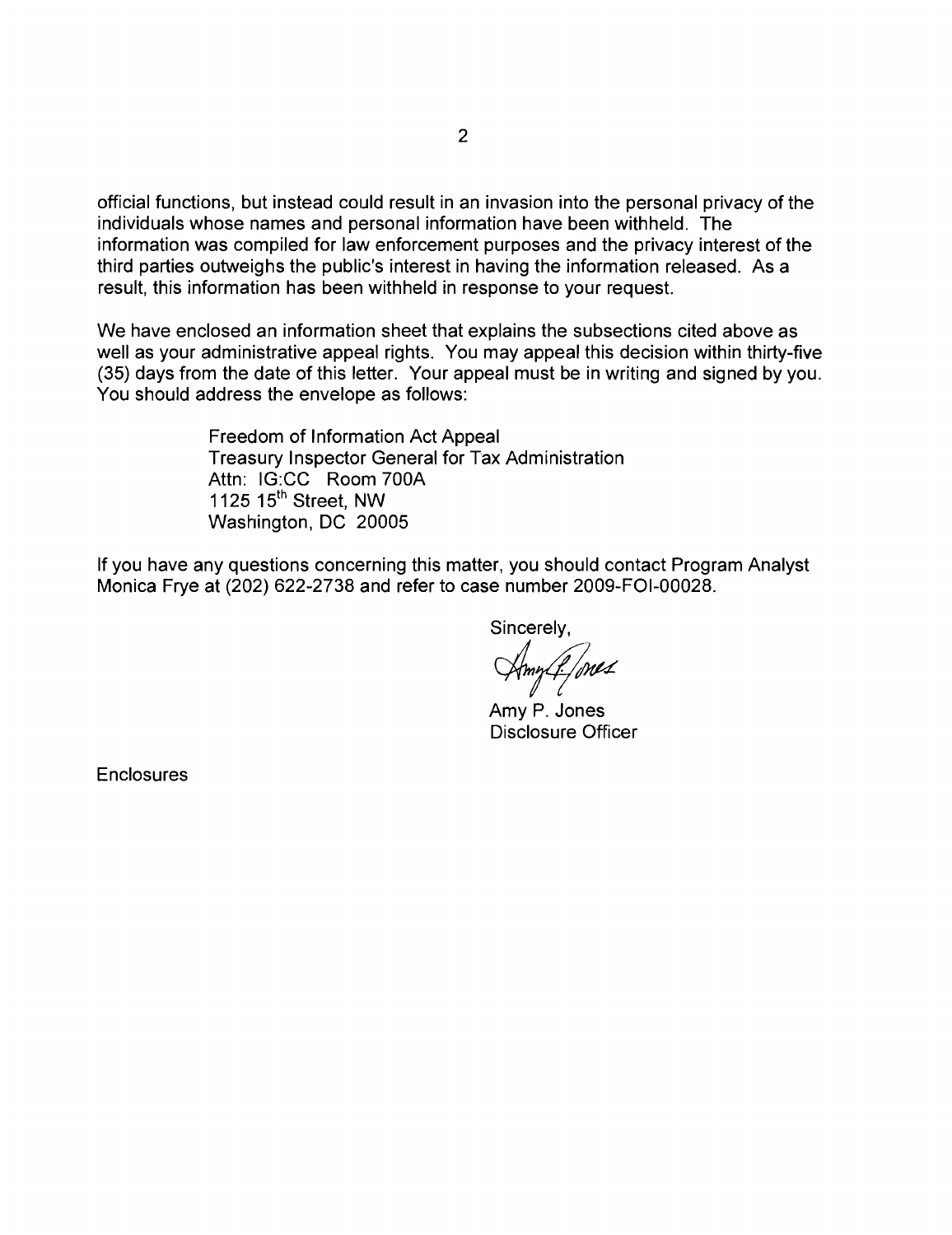# **Information on a TIGTA Determination to Withhold Records Exempt From The Freedom of Information Act - 5 U.S.C. § 552**

### Appeal Rights

You may file an appeal with the Treasury inspector General for Tax Administration (TIGTA) within 35 days after we (1) determine to withhold records, (2) determine that no records exist, or (3) deny a fee waiver or a favorable fee category. If some records are released at a later date, you may file within 35 days after the date the last records were released.

The appeal must be in writing, must be Signed by you, and must contain the following information:

your name and address description of the requested records date of the request (and a copy, if possible) date of the letter denying the request (and a copy, if possible).

Mail your appeal to: Freedom of Information Appeal Treasury IG for Tax Administration<br>Attn: IG:CC Room 700A Room 700A  $1125 - 15$ <sup>th</sup> Street, NW Washington, DC 20005

#### Judicial Review

If we deny your appeal, or if we do not send you a reply within 20 days (not counting Saturdays, Sundays, or legal public holidays) after the date we receive the appeal, you may file a complaint with the U.S. District Court in the district where (1) you reside, (2) your principal place of business is located, or (3) the records are located. You may also file in the District Court for the District of Columbia.

The court will treat your complaint according to the Federal Rules of Civil Procedure (F.R.C.P.). Service of process is governed by Rule  $4(d)(4)$  and (5), which requires that a copy of the summons and complaint be (1) personally served on the United State Attorney for the district in which the lawsuit is brought; (2) sent by registered or certified mail to the Attorney General of the United States at Washington. C.C.; and (3) sent by registered or certified mail to the Treasury Inspector General for Tax Administration, Attn: IG:CC. Room 700A,  $1125 - 15$ <sup>th</sup> Street, NW, Washington, D.C. 20005.

In such a court case, the burden is on the Treasury Inspector General for Tax Administration to justify withholding the requested records, determining that no records exist, or denying a fee waiver or a favorable fee category. The court may assess against the United States reasonable attorney fees and other litigation costs incurred by the person who takes the case to court and who substantially prevails. You will have substantially prevailed if the court determines, among other factors, that you had to file the lawsuit to obtain the records you requested and that the Treasury Inspector General for Tax Administration had no reasonable grounds to withhold the records. See internal Revenue Service Regulations 26 CFR 601.702 for further details.

#### **Exemptions**

The Freedom of Information Act, 5 U.S.C.  $\S$  552, does not apply to matters that are  $-$ 

- (b)(1) (A) specifically authorized under criteria established by an Executive Order to be kept secret in the interest of national defense or foreign policy and
	- (8) are, in fact, properly classified under such an Executive Order;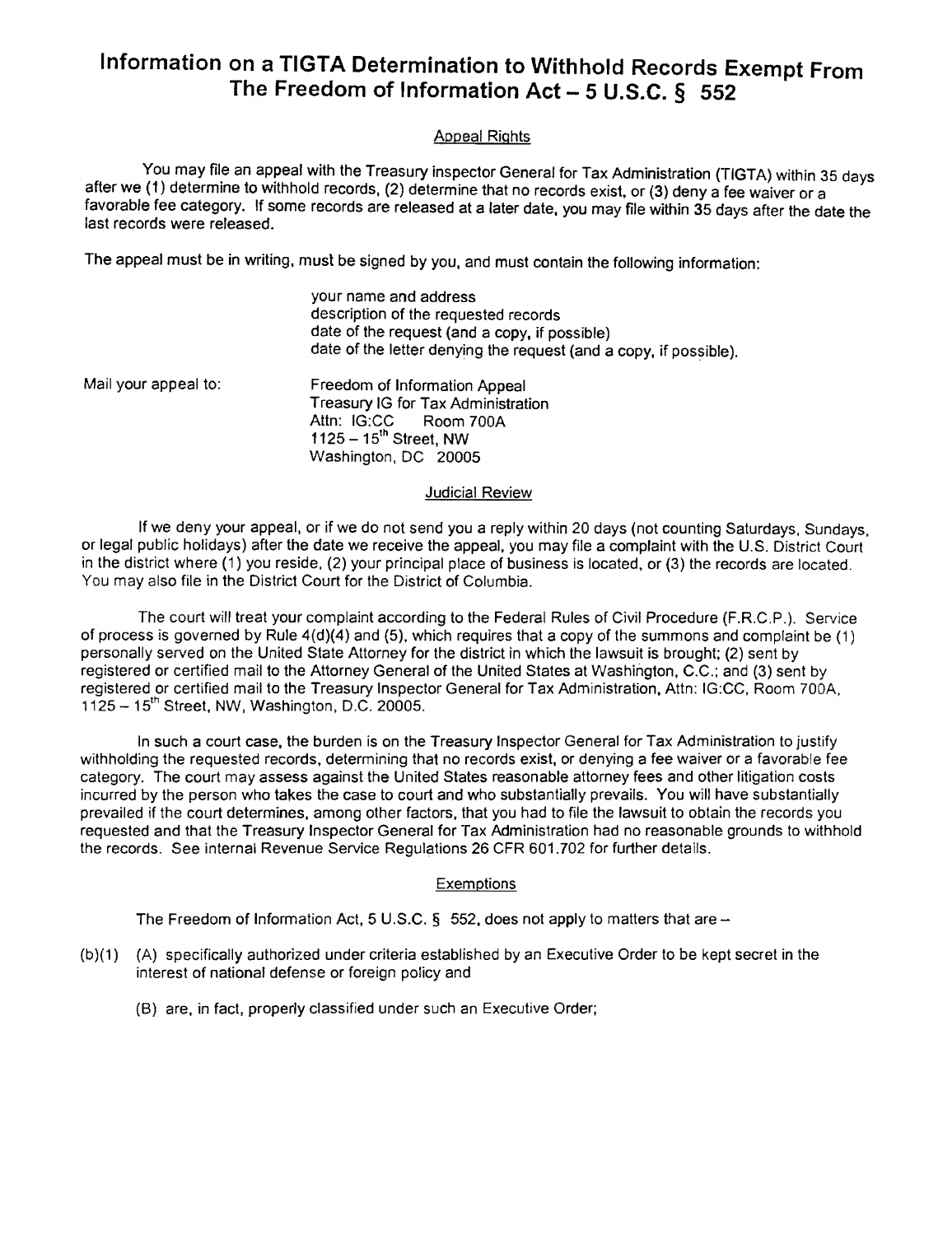- {b )(2) related solely to the internal personnel rules and practices of an agency;
- (b)(3) specifically exempt from disclosure by statute (other than section 552b of this title), provided that the statute
	- (A) requires that the matters be withheld from the public in such a manner as to leave no discretion on the issue, or
	- (B) establishes particular criteria for withholding or refers to particular types of matters to be withheld;

Note: subsection (b)(3) protects information exempted by certain qualifying statutes, such as Internal Revenue Code section 6103, which protects tax returns and information generated by and collected by the IRS with regard to a taxpayer.

- (b){4) trade secrets and commercial or financial information obtained from a person and privileged or confidential;
- (b){5) inter-agency or intra-agency memorandums or letters which would not be available by law to a party other than an agency in litigation with the agency;
- (b)(6) personnel and medical files and similar files that disclosure of which would constitute a clearly unwarranted invasion of personal privacy;
- (b}(7) records or information compiled for law enforcement purposes, but only to the extent that the production of such law enforcement records or information
	- (A) could reasonably be expected to interfere with enforcement proceedings,
	- (9) would deprive a person of a right to a fair trial or an impartial adjudication,
	- (C) could reasonably be expected to' constitute an unwarranted invasion of personal privacy,
	- (D) could reasonably be expected to disclose the identity of a confidential source, including a State, local or foreign agency or authority or any private institution which furnished information on a confidential basis, and in the case of a record or information compiled by a criminal law enforcement authority in the course of a criminal investigation, or by an agency conducting a criminal investigation, or by an agency conducting a lawful national security intelligence investigation, information furnished by a confidential source.
	- (E) would disclose techniques and procedures for law enforcement investigations or prosecutions, or would disclose guidelines for law enforcement investigations or prosecutions if such disclosure could reasonable be expected to risk circumvention of the law, or
	- (F) could reasonably be expected to endanger the life or physical safety of any individual;
- (b}(8) contained in or related to examination, operating, or condition reports prepared by, on behalf of, or for the use of an agency responsible for the regulation or supervision of financial institutions; or
- (b)(9) geological and geophysical information and date, including maps, concerning wells.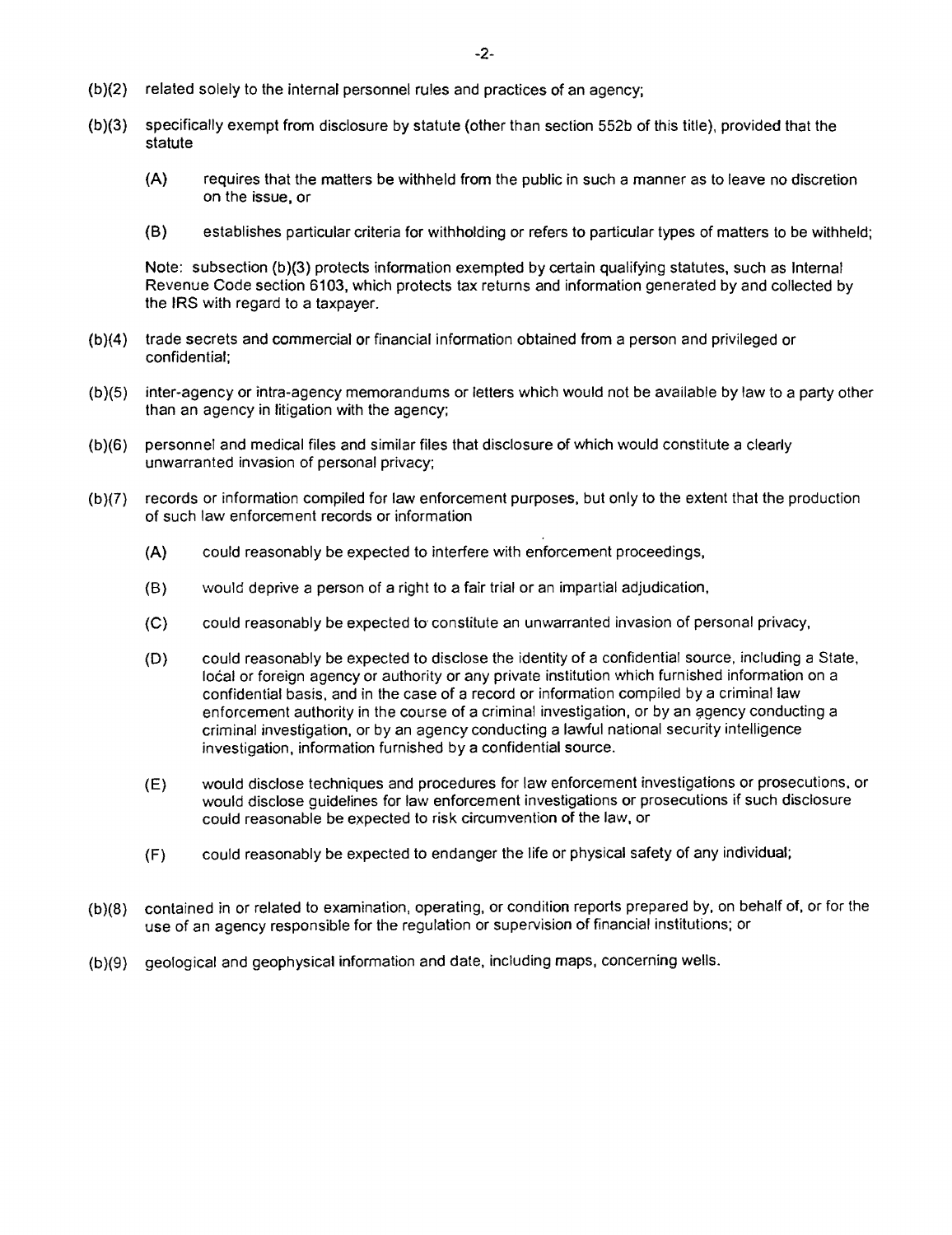| <b>Types of Investigations Closed</b>                                                       | Court            |
|---------------------------------------------------------------------------------------------|------------------|
| THREAT (NON-IRS EMPLOYEE SUBJECT)                                                           | 564              |
| PHYSICAL ASSAULT (NON-IRS EMPLOYEE SUBJECT)                                                 | 39               |
| <b>CORRUPT INTERFERENCE/HARASSMENT (8300's, LIENS FILED, ETC.)</b>                          | 192              |
| <b>BOMB THREAT</b>                                                                          | 48               |
| <b>BOMB/INCENDIARY DEVICE</b>                                                               | 6                |
| <b>BIOLOGICAL/CHEMICAL SUBSTANCE</b>                                                        | 18               |
| <b>WORKPLACE VIOLENCE (IRS EMPLOYEE SUBJECT)</b>                                            | 272              |
| <b>THREAT ASSESSMENT</b>                                                                    | 982              |
| <b>BRIBE/GRATUITY</b>                                                                       | 147              |
| <b>EXTORTION</b>                                                                            | 7                |
| UNAUTHORIZED ACCESS TO TAX RETURN INFORMATION                                               | 885              |
| UNAUTHORIZED ACCESS TO NON TAX INFORMATION                                                  | 84               |
| <b>UNAUTHORIZED DISCLOSURE</b>                                                              | 140              |
| <b>MAIL FRAUD</b>                                                                           | 13               |
| <b>WIRE FRAUD</b>                                                                           | 35               |
| <b>CONFLICT OF INTEREST</b>                                                                 | 24               |
| UNLAWFUL COMPENSATION OR UNJUST ENRICHMENT OF IRS EMPLOYEE                                  | 21               |
| <b>MONEY LAUNDERING</b>                                                                     | 11               |
| PREFERENTIAL TREATMENT                                                                      | 7                |
| THEFT/EMBEZZLEMENT-TRAVEL VOUCHER                                                           | 21               |
| THEFT/EMBEZZLEMENT-ANOTHER AGENCY PROGRAM                                                   | 85               |
| THEFT/EMBEZZLEMENT-TAX REMITTANCE (LOCKBOX)                                                 | 34               |
| THEFT/EMBEZZLEMENT-REFUND                                                                   | 203              |
| THEFT/EMBEZZLEMENT-TAX REMITTANCE (NON-LOCKBOX)                                             | 78               |
| THEFT/EMBEZZLEMENT-BY USE OF FRAUDULENT FINANCIAL INSTRUMENT                                | 23               |
| THEFT/EMBEZZLEMENT-TELEMARKETING SCHEME                                                     | 13               |
| THEFT/EMBEZZLEMENT-GOVERNMENT PURCHASE CARD                                                 | 13               |
| THEFT/EMBEZZLEMENT-IRS FUNDS OR PROPERTY (NON-IT ASSET)                                     | 150              |
| THEFT/EMBEZZLEMENT-NON-IRS FUNDS OR PROPERTY                                                | 100              |
| <b>IDENTITY THEFT</b>                                                                       | 23               |
| <b>CONTRACT FRAUD</b>                                                                       | 32               |
| <b>CONSPIRACY</b>                                                                           | 24               |
| OBSTRUCTION OF JUSTICE                                                                      | 20               |
| INTERCEPTION OF ELECTRONIC COMMUNICATIONS                                                   | 3                |
| <b>VIOLATION OF CIVIL RIGHTS (NON-1203)</b>                                                 | 4                |
| MISUSE OF TREASURY/IRS NAMES OR SEALS                                                       |                  |
| <b>FALSE STATEMENT</b>                                                                      | 81<br>537        |
| <b>FALSE STATEMENT-TAX RETURNS</b>                                                          |                  |
|                                                                                             | 36               |
| LOSS/THEFT IT ASSET-PII (COMPUTER,SERVER,BLACKBERRY,CD/DVD,FLASH DRIVE,PII DOCUMENT)        | 245              |
| DESTRUCTION OF TAX RETURNS/TAXPAYERS RECORDS (NON-1203)                                     | 18               |
| DESTRUCTION OF GOVERNMENT PROPERTY                                                          | 9                |
| MISUSE OF GOVT COMPUTERS/SOFTWARE VIOLATIONS (NON-UNAX) (NOT INTERNET OR E-MAIL)            | 22               |
| PROHIBITED GAMBLING ON GOVERNMENT PREMISES                                                  | 3                |
| <b>COMPUTER INTRUSION / SABOTAGE</b>                                                        | 56               |
| <b>CHILD PORNOGRAPHY</b>                                                                    | $\mathbf{3}$     |
| <b>IMPERSONATION</b>                                                                        | 137              |
| <b>SEXUAL HARASSMENT</b>                                                                    | 14               |
| POSSESSION / USE / SALE / MANUFACTURING OF DRUGS                                            | 39               |
| <b>1203: UNAUTHORIZED SEIZURE OF TAXPAYER ASSETS</b>                                        | 5.               |
| 1000<br>1203: FALSIFY/DESTROY DOCUMENTS TO HIDE WORK ERROR                                  | $22\overline{ }$ |
|                                                                                             |                  |
| 1203: VIOLATED IRC/IRM TO RETALIATE OR HARASS                                               | 35               |
| 1203: WILLFULLY UNTIMELY FILES FEDERAL TAX RETURN                                           | 8                |
| 1203: WILLFULLY UNDERSTATES FEDERAL TAX LIABILITY                                           | 128              |
|                                                                                             | 22               |
| 1203: THREATENS AUDIT OF TAXPAYER FOR PERSONAL GAIN<br><b>1203: CIVIL RIGHTS VIOLATIONS</b> | 7                |

 $\lambda$